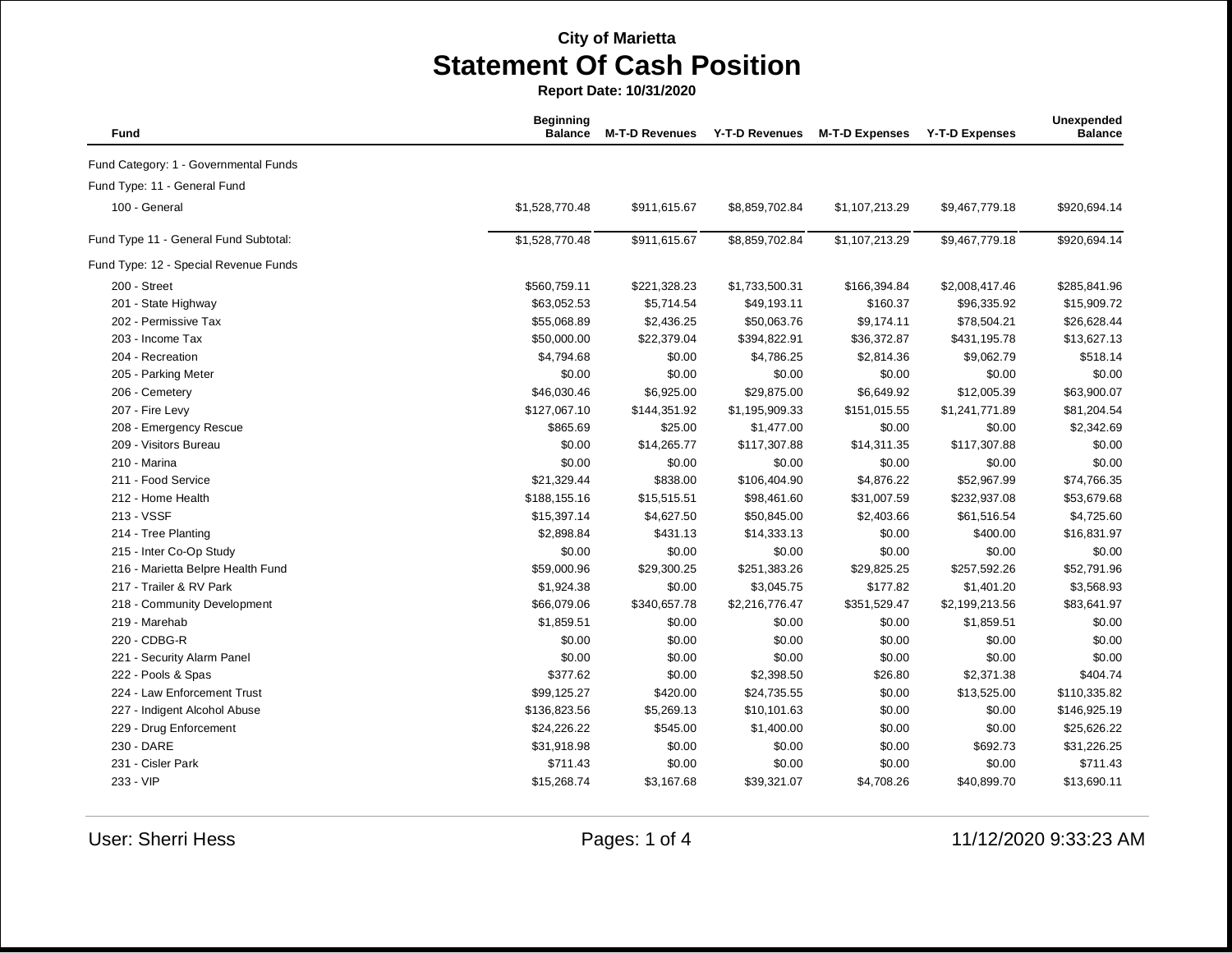**Report Date: 10/31/2020**

| <b>Fund</b>                                    | <b>Beginning</b><br><b>Balance</b> | <b>M-T-D Revenues</b> | Y-T-D Revenues | <b>M-T-D Expenses</b> | <b>Y-T-D Expenses</b> | Unexpended<br><b>Balance</b> |
|------------------------------------------------|------------------------------------|-----------------------|----------------|-----------------------|-----------------------|------------------------------|
| 236 - FEMA                                     | \$0.00                             | \$0.00                | \$0.00         | \$0.00                | \$0.00                | \$0.00                       |
| 239 - Court Computer                           | \$279,369.19                       | \$6,662.70            | \$35,896.78    | \$350.96              | \$128,929.79          | \$186,336.18                 |
| 240 - Court Capital                            | \$310,551.55                       | \$17,113.55           | \$120,891.08   | \$4,671.56            | \$84,065.48           | \$347,377.15                 |
| 241 - Utility Line Relocation                  | \$7,571.24                         | \$0.00                | \$0.00         | \$0.00                | \$0.00                | \$7,571.24                   |
| 243 - Domestic Violence                        | \$22,526.97                        | \$0.00                | \$34,429.26    | \$6,046.20            | \$40,196.47           | \$16,759.76                  |
| 246 - Traffic Signals                          | \$0.00                             | \$0.00                | \$0.00         | \$0.00                | \$0.00                | \$0.00                       |
| 249 - Community Corrections                    | \$183.30                           | \$49,480.00           | \$197,920.00   | \$22,825.73           | \$173,400.69          | \$24,702.61                  |
| 250 - Marietta Harbor                          | \$737.95                           | \$0.00                | \$0.00         | \$0.00                | \$0.00                | \$737.95                     |
| 256 - Lazy River                               | \$0.00                             | \$0.00                | \$0.00         | \$0.00                | \$0.00                | \$0.00                       |
| 257 - Gutberlet Armory                         | \$0.00                             | \$0.00                | \$0.00         | \$0.00                | \$0.00                | \$0.00                       |
| 258 - Police Training                          | \$23,004.89                        | \$0.00                | \$0.00         | \$0.00                | \$0.00                | \$23,004.89                  |
| 259 - Home Sewage                              | \$0.00                             | \$0.00                | \$2,999.00     | \$45.13               | \$413.93              | \$2,585.07                   |
| 260 - Utility Conservation                     | \$9,882.10                         | \$0.00                | \$0.00         | \$0.00                | \$0.00                | \$9,882.10                   |
| 261 - Employee Payroll Reserve                 | \$0.00                             | \$0.00                | \$0.00         | \$0.00                | \$0.00                | \$0.00                       |
| 262 - Local Indigent Drivers                   | \$71,832.45                        | \$1,206.89            | \$12,678.98    | \$1,169.25            | \$17,032.49           | \$67,478.94                  |
| 263 - Recovery-JAG                             | \$0.00                             | \$0.00                | \$0.00         | \$0.00                | \$0.00                | \$0.00                       |
| 264 - Neighborhood Stabilization               | \$0.00                             | \$0.00                | \$0.00         | \$0.00                | \$0.00                | \$0.00                       |
| 265 - Court Security Fund                      | \$2,078.00                         | \$795.00              | \$8,950.08     | \$0.00                | \$0.00                | \$11,028.08                  |
| 266 - Court Probation Services                 | \$75,738.43                        | \$13,592.85           | \$130,515.47   | \$15,741.66           | \$170,035.08          | \$36,218.82                  |
| 267 - Court Prob Impr & Incentive              | \$37,185.80                        | \$49,581.00           | \$259,214.50   | \$25,343.41           | \$184,739.88          | \$111,660.42                 |
| 268 - Integrated Case Mgt Fund                 | \$0.00                             | \$0.00                | \$0.00         | \$0.00                | \$0.00                | \$0.00                       |
| 269 - Parking Lot Fund                         | \$282,189.92                       | \$5,475.00            | \$56,205.00    | \$3,787.23            | \$24,195.36           | \$314,199.56                 |
| 270 - Mtta Comm Center at The Armory           | \$17,180.62                        | \$0.00                | \$22,408.18    | \$2,786.56            | \$28,882.19           | \$10,706.61                  |
| 271 - Gold Star Park Fund                      | \$7,786.33                         | \$0.00                | \$262.50       | \$0.00                | \$3,786.92            | \$4,261.91                   |
| 272 - Start Westward Monument Fund             | \$0.00                             | \$0.00                | \$0.00         | \$0.00                | \$0.00                | \$0.00                       |
| 273 - COVID-19 Health                          | \$0.00                             | \$0.00                | \$19,483.45    | \$5,311.09            | \$15,069.23           | \$4,414.22                   |
| 274 - Mtta Coronavirus Relief Dist Fun         | \$0.00                             | \$481,293.00          | \$873,600.08   | \$0.00                | \$0.00                | \$873,600.08                 |
| 275 - Contact Tracing Fund                     | \$0.00                             | \$0.00                | \$5,000.00     | \$3,418.04            | \$10,867.65           | (\$5,867.65)                 |
| 276 - Marietta CDBG COVID-19                   | \$0.00                             | \$26,220.93           | \$26,220.93    | \$17,791.45           | \$26,220.93           | \$0.00                       |
| 277 - COVID-19 Mitigation/Prev-Court           | \$0.00                             | \$0.00                | \$0.00         | \$0.00                | \$0.00                | \$0.00                       |
| 278 - COVID-CO21 Grant-Health                  | \$0.00                             | \$5,000.00            | \$5,000.00     | \$77.91               | \$77.91               | \$4,922.09                   |
| 279 - COVID-19 Grant - Police                  | \$0.00                             | \$0.00                | \$0.00         | \$0.00                | \$0.00                | \$0.00                       |
| Fund Type 12 - Special Revenue Funds Subtotal: | \$2,720,553.51                     | \$1,474,618.65        | \$8,207,817.70 | \$920,814.62          | \$7,767,892.27        | \$3,160,478.94               |
| Fund Type: 13 - Debt Service Funds             |                                    |                       |                |                       |                       |                              |
| 300 - Bond & Note                              | \$1.53                             | \$0.00                | \$203,850.80   | \$0.00                | \$36,929.00           | \$166,923.33                 |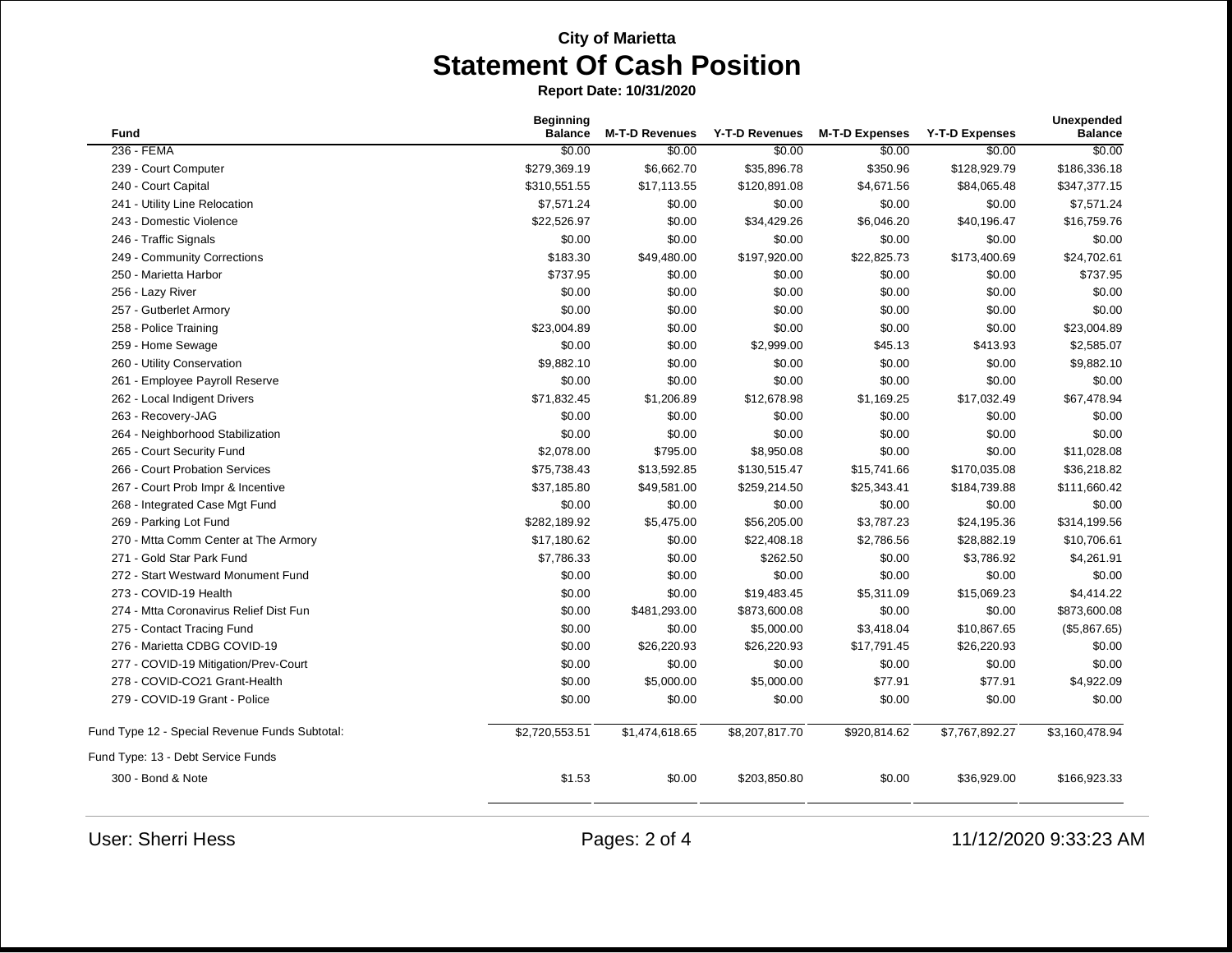**Report Date: 10/31/2020**

| Fund                                           | <b>Beginning</b><br><b>Balance</b> | <b>M-T-D Revenues</b> | Y-T-D Revenues  | <b>M-T-D Expenses</b> | <b>Y-T-D Expenses</b> | <b>Unexpended</b><br><b>Balance</b> |
|------------------------------------------------|------------------------------------|-----------------------|-----------------|-----------------------|-----------------------|-------------------------------------|
| Fund Type 13 - Debt Service Funds Subtotal:    | \$1.53                             | \$0.00                | \$203,850.80    | \$0.00                | \$36,929.00           | \$166,923.33                        |
| Fund Type: 14 - Capitol Project Funds          |                                    |                       |                 |                       |                       |                                     |
| 400 - Capital Improvement                      | \$563,593.61                       | \$56,715.74           | \$4,037,134.22  | \$9,706.64            | \$4,311,711.57        | \$289,016.26                        |
| 406 - Water Construction                       | \$0.00                             | \$0.00                | \$0.00          | \$0.00                | \$0.00                | \$0.00                              |
| 410 - Bike Path                                | \$0.00                             | \$0.00                | \$0.00          | \$0.00                | \$0.00                | \$0.00                              |
| 415 - Access Road                              | \$3,639.00                         | \$0.00                | \$0.00          | \$0.00                | \$0.00                | \$3,639.00                          |
| 416 - St Rt 7 TIF                              | \$0.00                             | \$0.00                | \$0.00          | \$0.00                | \$0.00                | \$0.00                              |
| 418 - WW Facilities Up-Grade                   | \$375,522.70                       | \$8,125.00            | \$244,421.04    | \$16,250.00           | \$241,337.66          | \$378,606.08                        |
| 419 - Aquatic Center                           | \$0.00                             | \$0.00                | \$0.00          | \$0.00                | \$0.00                | \$0.00                              |
| 420 - Armory Community Foundation              | \$0.00                             | \$0.00                | \$0.00          | \$0.00                | \$0.00                | \$0.00                              |
| 421 - 1st Colony TIF                           | \$0.00                             | \$0.00                | \$124,483.18    | \$0.00                | \$124,483.18          | \$0.00                              |
| 422 - Water Facilities Upgrade Fund            | \$0.00                             | \$93,990.86           | \$477,142.64    | \$93,206.86           | \$476,358.64          | \$784.00                            |
| 429 - Armory Cultural Facilities Gym           | \$5,261.00                         | \$0.00                | \$0.00          | \$0.00                | \$5,261.00            | \$0.00                              |
| 430 - Fire Income Tax Fund .10                 | \$584,797.10                       | \$56,715.74           | \$490,102.14    | \$15,544.97           | \$342,193.69          | \$732,705.55                        |
| 431 - Street Income Tax Fund .05               | \$48,674.61                        | \$28,357.87           | \$228,047.83    | \$0.00                | \$0.00                | \$276,722.44                        |
| Fund Type 14 - Capitol Project Funds Subtotal: | \$1,581,488.02                     | \$243,905.21          | \$5,601,331.05  | \$134,708.47          | \$5,501,345.74        | \$1,681,473.33                      |
| Fund Category 1 - Governmental Funds Subtotal: | \$5,830,813.54                     | \$2,630,139.53        | \$22,872,702.39 | \$2,162,736.38        | \$22,773,946.19       | \$5,929,569.74                      |
| Fund Category: 2 - Proprietary Funds           |                                    |                       |                 |                       |                       |                                     |
| Fund Type: 21 - Enterprise Funds               |                                    |                       |                 |                       |                       |                                     |
| 500 - Water                                    | \$3,368,538.99                     | \$294,034.90          | \$3,508,672.42  | \$271,171.94          | \$2,736,855.24        | \$4,140,356.17                      |
| 501 - Sewer                                    | \$4,848,263.19                     | \$420,954.15          | \$4,169,199.28  | \$290,380.99          | \$3,361,148.46        | \$5,656,314.01                      |
| 502 - Water Deposit Guarantee                  | \$108,979.88                       | \$0.00                | \$0.00          | \$0.00                | \$0.00                | \$108,979.88                        |
| 503 - Sanitary Sewer Surplus                   | \$0.00                             | \$0.00                | \$0.00          | \$0.00                | \$0.00                | \$0.00                              |
| 504 - Sewer Replacement                        | \$715,714.28                       | \$0.00                | \$0.00          | \$0.00                | \$0.00                | \$715,714.28                        |
| 505 - Water Replacement                        | \$250,000.00                       | \$0.00                | \$0.00          | \$0.00                | \$0.00                | \$250,000.00                        |
| 506 - Utility Reserve                          | \$0.00                             | \$0.00                | \$0.00          | \$0.00                | \$0.00                | \$0.00                              |
| Fund Type 21 - Enterprise Funds Subtotal:      | \$9,291,496.34                     | \$714,989.05          | \$7,677,871.70  | \$561,552.93          | \$6,098,003.70        | \$10,871,364.34                     |
| Fund Category 2 - Proprietary Funds Subtotal:  | \$9,291,496.34                     | \$714,989.05          | \$7,677,871.70  | \$561,552.93          | \$6,098,003.70        | \$10,871,364.34                     |
| Fund Category: 3 - Fiduciary Funds             |                                    |                       |                 |                       |                       |                                     |

Fund Type: 32 - Investment Trust Funds